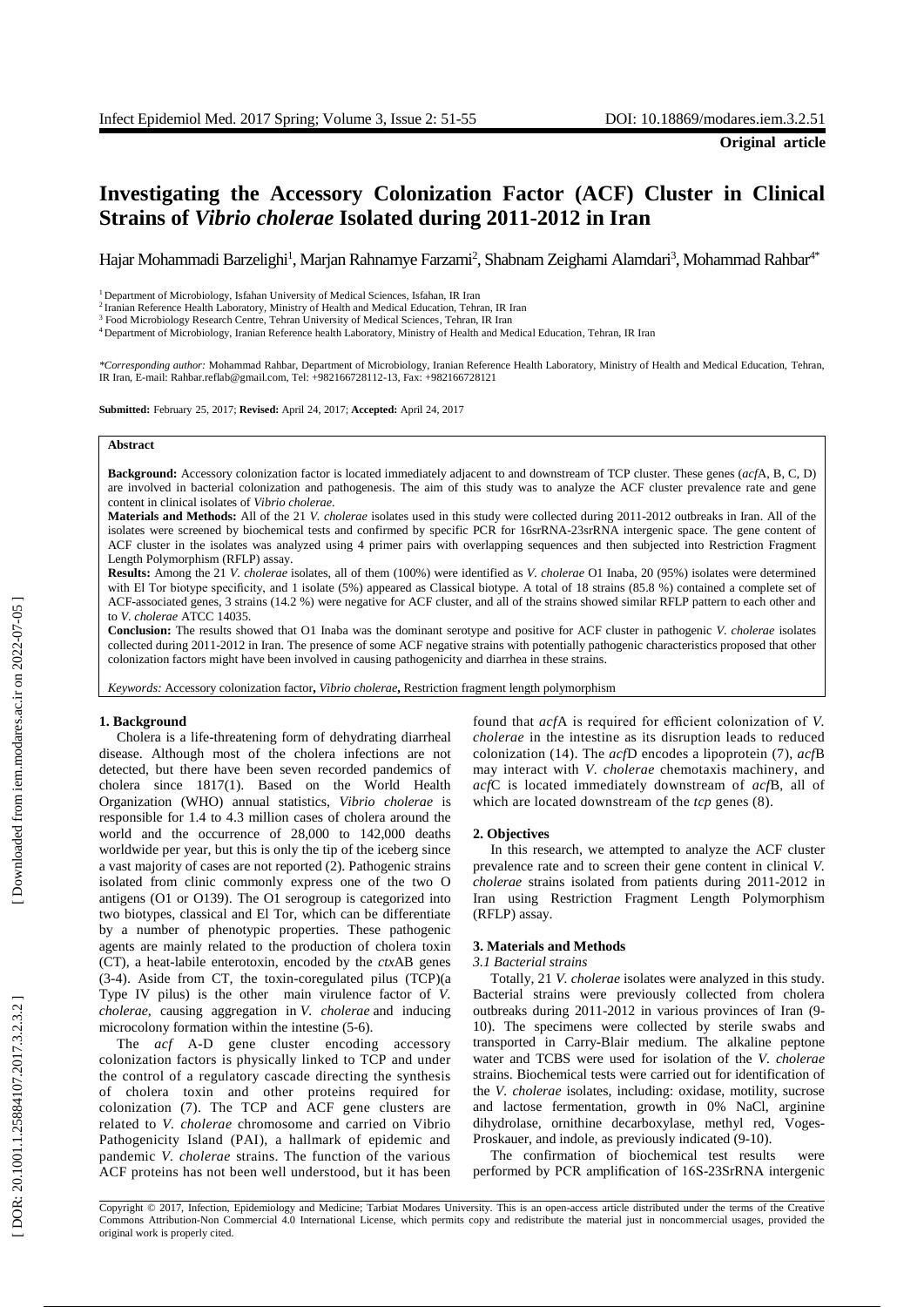space regions of *V. cholerae* genome ( 1 0 ) . Serotyping was carried out by polyvalent O1 and O139 and Ogawa and Inaba specific antisera using slide agglutination tests (Mast Diagnostics Ltd., Bootle, Merseyside, UK). The *V. cholerae* ATCC 14035 (O1, Classical biotype, Ogawa serotype) was used as a standard control in all the experiments (11 ) .

### *3.2. DNA isolation and PCR assay*

The genomic DNA was purified using a QIAamp DNA mini kit (Qiagen, USA ). PCR used to analyze the presence of ACF element in clinical isolates was accomplished in total volume of 25.5 μL, containing 5 μL template DNA (20 ng), 2.5 μ L10 XTaq polymerase buffer [100 mM Tris/HCl (pH 8.3), 500 mM KCl , 15 mM MgCl2], 0.25 μ L (100 pmol μ L -1) of each primer, 0.25 μL (10 mM) dNTPs, 0.2 μL (5 U μL 1) Taq DNA polymerase , and 16.8 μ L sterilized distilled water. Four

primer pairs used for screening ACF cluster and restriction enzymes are showed in Table 1.

The PCR cycles for identification of isolates were as follow: an initial denaturation at 94°C for 5 min, 30 cycles of denaturation at 94°C for 1 min, annealing at 58°C for 1 min (which was distinctly adjusted for each set of primer pairs) , and an extension at  $72^{\circ}$ C for 1 min, followed by a final extension step at 72°C for 3 min.

### *3.3. RFLP*

PCR -RFLP was used to confirm the PCR results and determine the ACF sequence similarity between the isolates. PCR primers and restriction enzymes used in this study are listed in Table 1. RFLP -PCR was carried out in a total volume of 25 μ L , containing 2.5 μL 10X buffer specific for each enzyme, 0.6 –1 μ L restriction enzyme , and 2 μ g of each PCR product (12 ) . ACF cluster gene array is depicted in figure 1.

| Table 1: Oligonucleotide primers and restriction enzymes used in this study. |                                                                  |                            |                       |           |
|------------------------------------------------------------------------------|------------------------------------------------------------------|----------------------------|-----------------------|-----------|
| Primer<br>designation                                                        | Primer sequence<br>$(5' \rightarrow 3')$                         | PCR product<br>size $(bp)$ | Restriction<br>Enzyme | Reference |
| $acfB-F$<br>$acfC-R$                                                         | TTGTCTGAGCCGTATGTCG<br>CACTATTTGGGGCAAAAACG                      | 1992                       | <b>EcoRV</b>          | 21        |
| $acf1-F$<br>$acf1-R$                                                         | <b>TCATTGATAGTTTTGGAATC</b><br><b>GCTTACAACCTATAAGAAAACCCAAA</b> | 2655                       | <b>EcoRV</b>          | 12        |
| $acf2-F$<br>$acf2-R$                                                         | <b>TCATTGATAGTTTTGGGTTTTCTT</b><br><b>GCATTGGCTTCAGACTCTCC</b>   | 2717                       | <b>EcoRI</b>          | 12        |
| $acf3-F$<br>$acf3-R$                                                         | <b>TGGTTTGTATGTACCCCGATA</b><br><b>CCAACCTCAATATTAACCCTTAGGA</b> | 2121                       | <b>EcoRV</b>          | 12        |

### **4. Results**

# *4.1. Bacterial strains*

Bacterial culture in differential medi a (TCBS and alkaline peptone water) and biochemical tests led to reidentification of *V. cholera* isolates. PCR based identification determined that from a total of 21 *V. cholerae* isolates analyzed in this study, 95% of the isolates were identified as *V. cholerae* O1 El Tor Inaba (isolated in 2011 and 2012 ) , and 5 % of the isolates belonged to the classical biotype (only 1 isolate was from 2012).

### *4.2. Analysis of ACF cluster by PCR -RFLP*

Of the 21 clinical *V. cholerae* isolates, 18 strains (85.8 %) contained a complete set of ACF -associated genes , containing

bands of 1992, 2655, 2717, and 2121bp for *acf*B -C (encompassing *acf*B and *acf*C), *acf*1F -R (encompassing part of *acf*C and A), *acf*2F - R (encompassing part of *acf*A and D), and *acf*3F - R (encompassing end of *acf*D) primer pairs, respectively ( Figure2). Three strains (14.2%) were negative for the whole ACF elements. Digestion of PCR products by *EcoRV*, *EcoRV*, *EcoRI,* and *EcoRV*, respectively, produced bands ranging from 250-1200bp (2 bands ranged ~700 and 1300 for *acf*B -C, 4 bands range d ~500, 600, 750 , and 850 for  $acf$ IF-R, 4 bands ranged  $\sim$  500, 550, 700, and 1000bp for  $acf$ 2F-R, and 4 bands ranged  $\sim$  250, 450, 600, and 900 for acf3F-R). In total, all the strains containing ACF-associated genes, showed similar RFLP pattern to each other and to *V. cholerae* ATCC 14035 ( Figure 2).

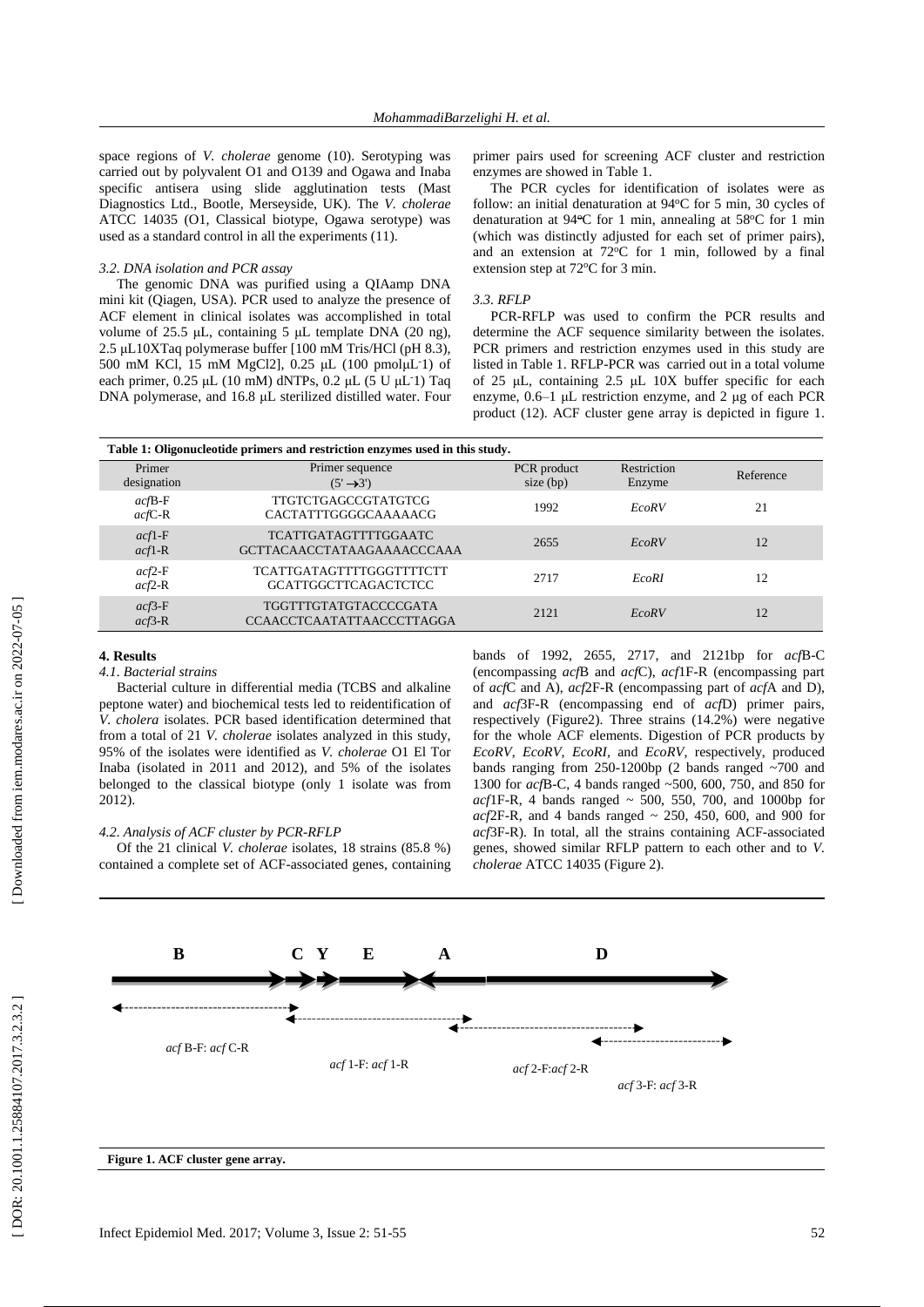

Figure 2: PCR amplification and digestion of A: acfB-F: acfC-R amplicon by EcoRV, B: acf1-F: acf1-R amplicon by EcoRV, C: acf2-F: acf2-R amplicon by EcoRI, and D: acf3-F: acf3-R amplicon by EcoRV. Lanes 1, 2 representatives of V. cholerae isolates; laneTV. *cholerae* **ATCC 14035; M, 100 bp DNA size marker. Lane 3, 4 digestion of ampilicons by related RE.**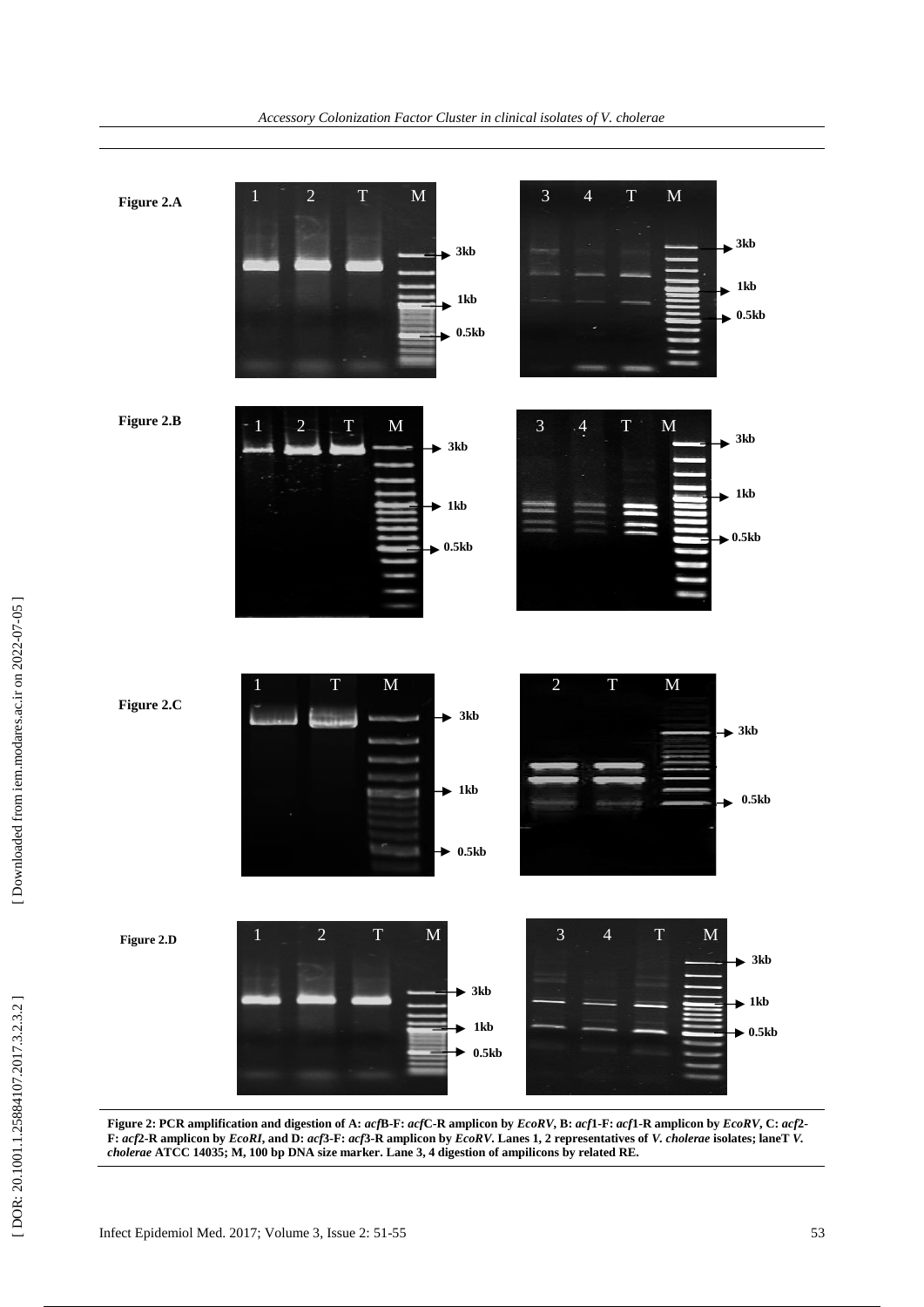### **5. Discussion**

In the current study, from a total of 21 *V. cholerae* isolates characterized by biochemical and serological tests, 9 5 and 5% of the isolates were serogrouped as *V. cholerae* O1 El Tor Inaba and *V. cholerae* O1 Classical Inaba, respectively . Most of the outbreaks occurring in Iran during 1977 -2005 years were caused by Ogawa serotype. In recent years, a change has been occur red in the statistics of the dominant types of outbreaks in Iran , and there has been a shift between Ogawa and Inaba, as the main types of outbreaks in the country (13 ). The emergence of classical biotype is considered as a crucial issue because no previous report had been published on the occurrence of classical biotype among the cholera patients in Iran until a study was conducted by Bakhshi et al. in 2014 ( 9 ) .

ACF cluster is located on the VPI immediately adjacent to and downstream of the TCP cluster and is involved in bacterial colonization and pathogenesis (17 ) . In this study, four primer pairs were used , encompassing the entire ACF cluster structure (*acf*B -D) . The *acf*B - C primer s covering *acf*B and part of *acf*C were posi tive in 85.8 % of the isolates; *acf*B encodes an environmental sensor/signal -transducing protein involved in *V. cholera* colonization (15 ) , and *acf*C product activates n ATPase -coupled sulfate transmembrane transporter (16 ) . *Acf*1F -R amplicon containing part of *acf*C, *acf*Y, *acf*E , and a part of *acf*A occurred in 85.8 % of the isolates ; *acf*A encodes a protein required for efficient colonization of *V. cholerae* in the intestine (17 ). *acf*2F - R and *acf*3F - R encompassing segment of *acf*A, *acf*D and distal end of *acf*D, respectively , and similar other amplicons were included in 85.8 % of the isolates. It ha s been shown that disruption of *acf*D in Ogawa 395 results in decreased cell motility (15). From a total of 21 *V. cholerae* isolates , 18 cases (85. 8 %) harbored a complete set of ACF -associated genes (*acf* BCYEAD). The results revealed that dominant *V. cholerae* strains isolated during2011 -2012 from Iran possessed intact ACF cluster in their genetic structure. Overall, our results in line with all other published reports indicate the importance of *acf* genes in clini cal *V. cholerae* isolates , which are required for enhanced intestinal colonization, signal transduction, passing from transmembrane , and pathogenesis  $(15-16).$ 

In our study, three clinical isolates which were negative in ACF cluster genes were belonged to El Tor Inaba serogroup . Two isolates of the aforementioned ACF groups were *ctx* and tcp<sup>-</sup>, which had been previously indicated by *Bakhshi* et al. in 2014 (9). Another *acf* isolate in this study was previously characterized as  $ctx+ tcp$  by *Bakhshi* et al. in 2014 (9). Comparison of these data suggests that probably an excision or recombinational events might have been occurred in CTX and VPI gene cluster (includingTCP and ACF clusters)(18). Basis on these results, we propose that other enterotoxins and colonization factors might have been involved in pathogenic characteristics of these isolates , or such isolates might have acquired different *ctx* or *tcp* alleles (19 ) , and the adaptability of *V. cholerae* as a pathogen might have been facilitated by extensive genetic diversity driven by acquisition and recombination of various genetic elements.

Other colonization factors, including the mannose-fructoseresistant cell associated hemagglutinin (MFRHA) which has been implicated as a virulence determinant and is expressed mostly by the strains of the El Tor biotype also outer membrane proteins (OMPs) , have been shown as colonization factors, but their exact roles in colonization is not clear(20).

In continue , RFLP were used to analyze the amplicon s sequences and similarities, all the isolates containing ACF cluster (85.7%) displayed the same restriction pattern to each other and to *V. cholerae* ATCC 14035 and probably indicate d sequence similarity in ACF structure (*acf*B - D, contain: *acf*BCYEAD ) of the isolates. These finding s were supported by our previous study, Mohammadi et al. (2011 ) (12 ) , and Karaolis et al. (2001) (2 1 ) studies demonstrating particularly high levels of variation in central segment of VPI (TCP cluster) in comparison to right and left segments.

### **6. Conclusion**

In conclusion, the results obtained in this study include four major points : (i) O1 El Tor Inaba was the dominant serotype in pathogenic *V.cholerae* isolates isolated during 2011 -2012 , but classical biotype was rarely o bserve d , and this was a concern . (ii)A majority of these dominant *V. cholerae* strains isolated ha d complete set of ACF cluster in their stru cture. (iii) The presence of pathogenic potential in some of the ACF -negative *V. cholerae* strains is a reason for thinking about other enterotoxins and colonization factors which might have been involved in *V. cholerae* pathogenicity . (iv) The similarity in digestion pattern probably indicate s the sequence similarity in ACF cluster of the isolates and the importance of *acf* genes in *V. cholerae* structure.

### **Conflict of interests**

The authors declare they have no conflict of interest .

### **Acknowledgments**

All of authors contribute to this study

### **Authors' Contribution**

All of authors contribute to this study

#### **Funding/support**

This study was supported by a grant provided from Iranian Reference Health Laboratory, Ministry of Health and Medical Education.

### **References**

- 1. Umal G, Chandrasekaranl M, Takeda Y, NairM GB. Recent advances in cholera genetics. Curr Sci. 2003;85(11):1538 -1545
- 2. Ali M, Lopez AL, You Y, Kim YE, Sah B, Maskery B, et al. The global burden of cholera. Bull World Health Organ. 2012;90(3):209 -18.
- 3. Finkelstein RA, Feeley JC. Cholera. CRC Crit Rev Microbiol. 1973;2(4):553 -623.
- 4. Mekalanos JJ. Environmental signals controlling expression of virulence determinants in bacteria. J Bacteriol. 1992;174(1):1-7
- 5. Parsot C, Mekalanos JJ. Structural analysis of the *acf*A and *acf*D genes of *Vibrio cholerae*: effects of DNA topology and transcriptional activators on expression. J Bacteriol. 1992;174(16):5211 -8.
- 6. Meibom KL, Li XB, Nielsen AT, Wu C -Y, Roseman S, Schoolnik GK. The *Vibrio cholerae* chitin utilization program. Proc Nat l Acad Sci U S A. 2004;101(8):2524 -9.
- Everiss KD, Hughes KJ, Peterson KM. The accessory colonization factor and toxin -coregulated pilus gene clusters are physically linked on the *Vibrio cholerae* 0395 chromosome. DNA Seq. 1994;5(1):51 -5.
- 8. Brown RC, Taylor RK. Organization of tcp, acf, and *tox*T genes within a ToxT ‐dependent operon. Mol Microbiol. 1995;16(3):425 -39.
- 9. Bakhshi B, Boustanshenas M, Mahmoudi ‐aznaveh A. Emergence of *Vibrio cholerae* O1 classical biotype in 2012 in Iran. Lett Appl Microbiol. 2014;58(2):145 -9.
- 10. Bakhshi B. Molecular characterization of *Vibrio cholerae* isolates from Iran 2012 and 2013 outbreaks. Lett Appl Microbiol. 2016;62(6):466 -71.
- 11. Bakhshi B, Mohammadi -Barzelighi H, Hosseini -Aliabad N, Pourshafie MR. Ribotyping and TCP gene cluster analysis of environmental and clinical *Vibrio cholerae* strains isolated in Iran. Ann Microbiol. 2014;64(1):49 -53.
- 12. Mohammadi -Barzelighi H, Bakhshi B, Lari AR, Pourshafie M. Characterization of pathogenicity island prophage in clinical and